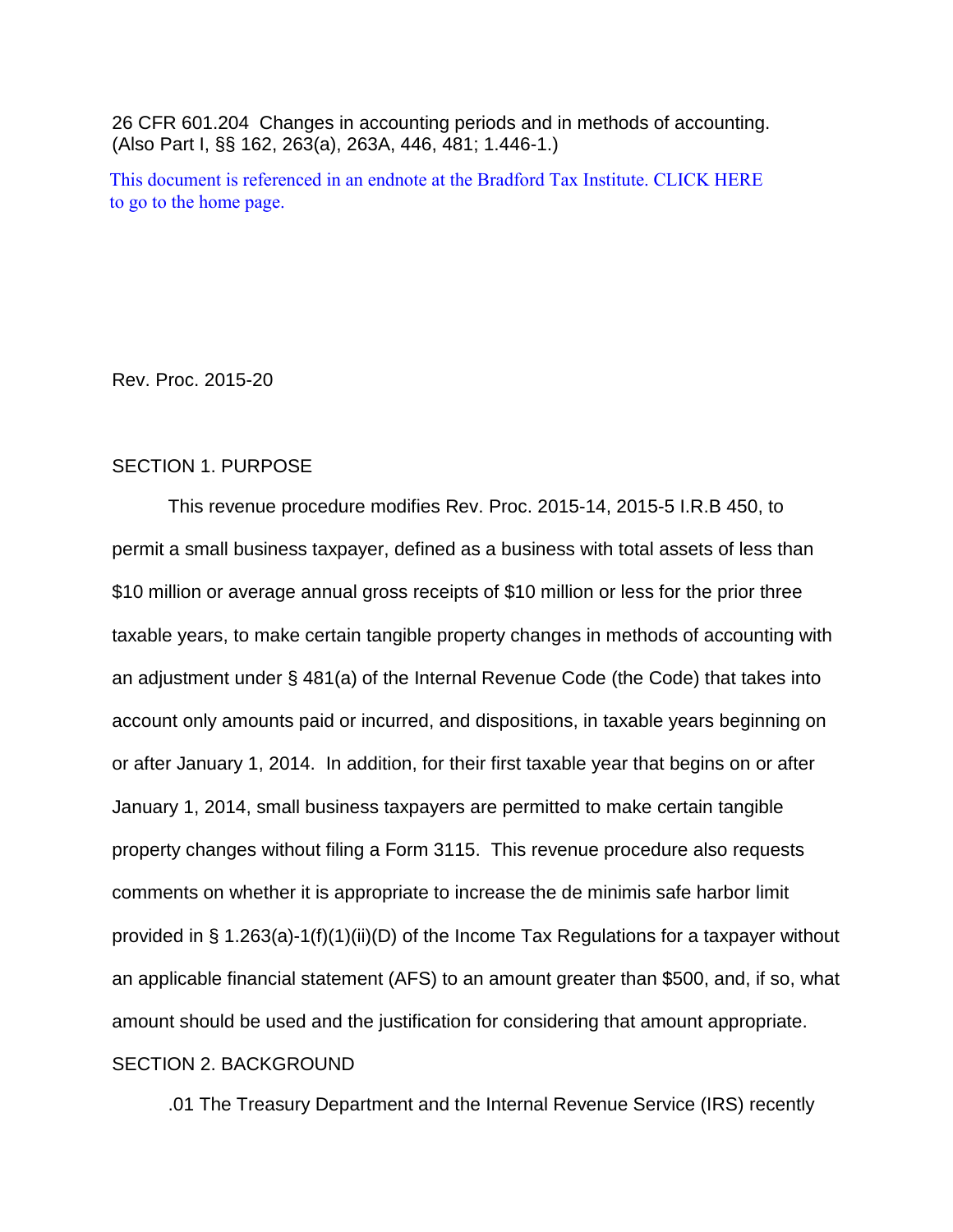issued final regulations under §§ 1.162-3, 1.162-4, 1.168(i)-1, 1.168(i)-7, 1.168(i)-8, 1.263(a)-1, 1.263(a)-2, and 1.263(a)-3 (T.D. 9636, 2013-43 I.R.B. 331, 78 Fed. Reg. 57686; T.D. 9689, 2014-36 I.R.B. 456, 79 Fed. Reg. 48661) (the final tangible property regulations), along with corresponding revenue procedures on related changes in method of accounting. See Rev. Proc. 2014-16, 2014-9 I.R.B. 606; Rev. Proc. 2014-54, 2014-41 I.R.B. 675, (amplified, clarified, or modified by sections 6.37, 6.38, 6.39, and 10.11 of Rev. Proc. 2015-14). The final tangible property regulations generally apply to taxable years beginning on or after January 1, 2014, but also permit a taxpayer to choose to apply them to taxable years beginning on or after January 1, 2012.

.02 Since the final tangible property regulations and the accompanying method change procedures were published, the Treasury Department and the IRS have received numerous requests to further simplify the process for small businesses to start applying the final tangible property regulations. In particular, the Treasury Department and the IRS have been asked to permit small businesses to make changes in methods of accounting using a cut-off basis and without filing a Form 3115.

.03 Except as otherwise expressly provided in the Code and the regulations thereunder,  $\S$  446(e) and  $\S$  1.446-1(e)(2) require a taxpayer to secure the consent of the Commissioner before changing a method of accounting for Federal tax purposes. Section 1.446-1(e)(3)(ii) authorizes the Commissioner to prescribe administrative procedures setting forth the limitations, terms, and conditions necessary for a taxpayer to obtain consent to change a method of accounting. A taxpayer that changes a method of accounting must apply the provisions of § 481, which accounts for how the taxpayer treated the items being changed in prior years to avoid duplication of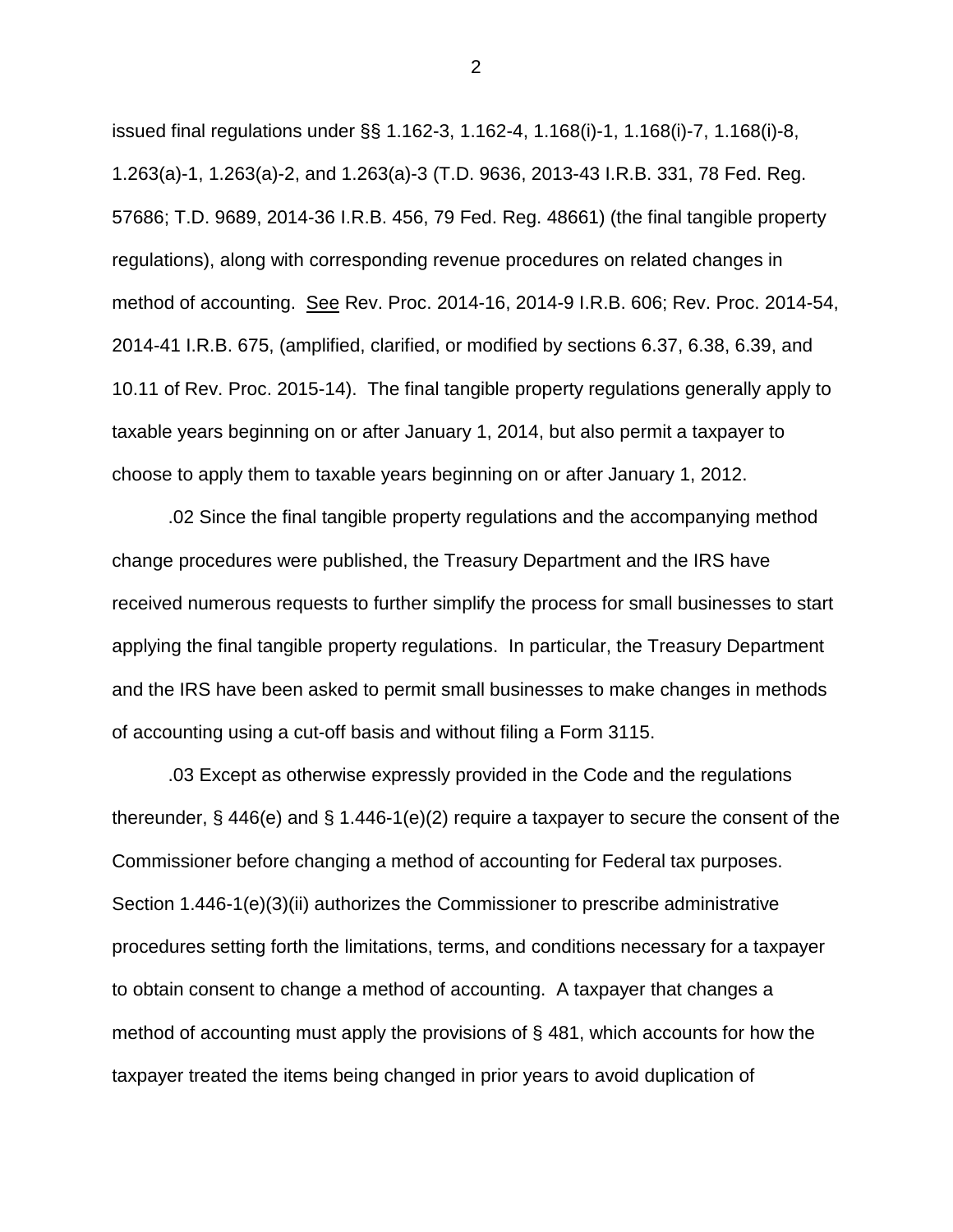deductions or omission of income. To avoid duplication or omission, taxpayers must follow the rules of  $\S$  446(e) and  $\S$  481 when applying the final tangible property regulations.

.04 The final tangible property regulations and the method change procedures were issued following a lengthy development process that considered and addressed the prior concerns communicated by small businesses and their representatives. In particular, to simplify the transition to the final tangible property regulations, the Treasury Department and the IRS provided taxpayers with automatic consent to change their methods of accounting to utilize the final tangible property regulations and reduced filing requirements for small taxpayers. The final tangible property regulations also contain several simplifying provisions that are elective and prospective in application (for example, the election to apply the de minimis safe harbor in § 1.263(a)-1(f); the election to utilize the safe harbor for small taxpayers in § 1.263(a)-3(h); and the election to capitalize repair and maintenance costs in  $\S$  1.263(a)-3(n)). These annual elections do not require a taxpayer to change its method of accounting.

.05 To further ease the administrative burden faced by small business taxpayers in prospectively applying the final tangible property regulations beginning in 2014, this revenue procedure modifies certain procedures provided in Rev. Proc. 2015-14 to permit small business taxpayers to make changes in methods of accounting with a § 481(a) adjustment that takes into account only amounts paid or incurred, and dispositions, in taxable years beginning on or after January 1, 2014. This modification means that, effectively, small business taxpayers making these changes in method of accounting for the first taxable year that begins on or after January 1, 2014, may elect to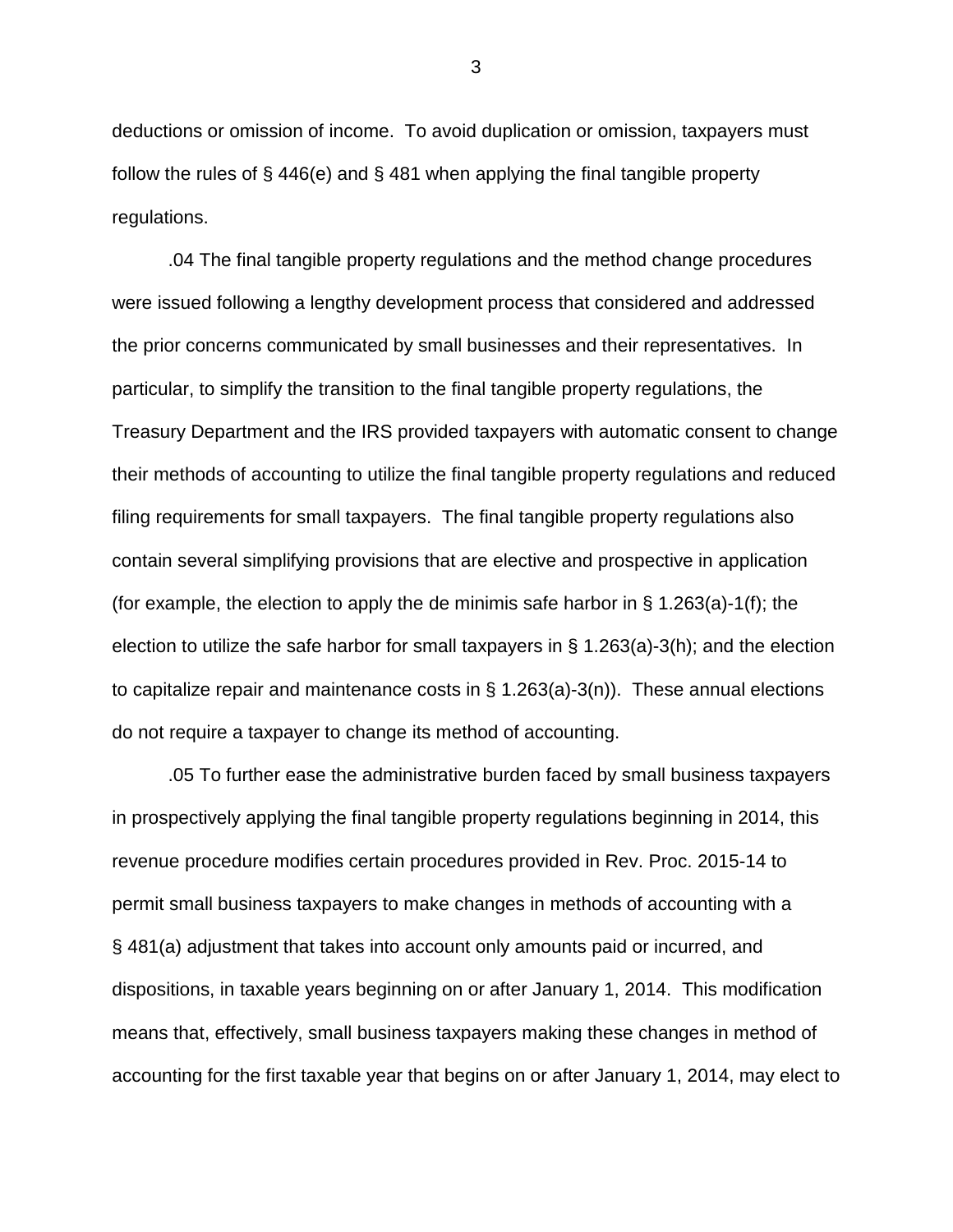make the change on a cut-off basis.

.06 While some small business taxpayers may choose to file a Form 3115 in order to retain a clear record of a change in method of accounting or to make permissible concurrent automatic changes on the same form, other small business taxpayers may prefer the administrative convenience of being able to comply with the final tangible property regulations in their first taxable year that begins on or after January 1, 2014, solely through the filing of a federal tax return. Accordingly, for the first taxable year that begins on or after January 1, 2014, small business taxpayers that choose to prospectively apply the tangible property regulations to amounts paid or incurred, and dispositions, in taxable years beginning on or after January 1, 2014, have the option of making certain tangible property changes in method of accounting on the federal tax return without including a separate Form 3115 or separate statement.

.07 Under section 6.02 of Rev. Proc. 2015-13, 2015-5 I.R.B. 419, ordinarily a taxpayer must submit a separate Form 3115 for each automatic change. In some cases, however, Rev. Proc. 2015-14 describes particular changes in method of accounting that a taxpayer is required or permitted to request on a single Form 3115 (concurrent changes). If, as provided by this revenue procedure, a taxpayer chooses to make certain tangible property changes in method of accounting on a federal tax return without filing a Form 3115, concurrent automatic changes, other than those specifically addressed in section 5 of this revenue procedure, are not permitted to be made without completing a Form 3115.

.08 A small business taxpayer choosing the option of calculating a § 481(a) adjustment that takes into account only amounts paid or incurred, and dispositions, in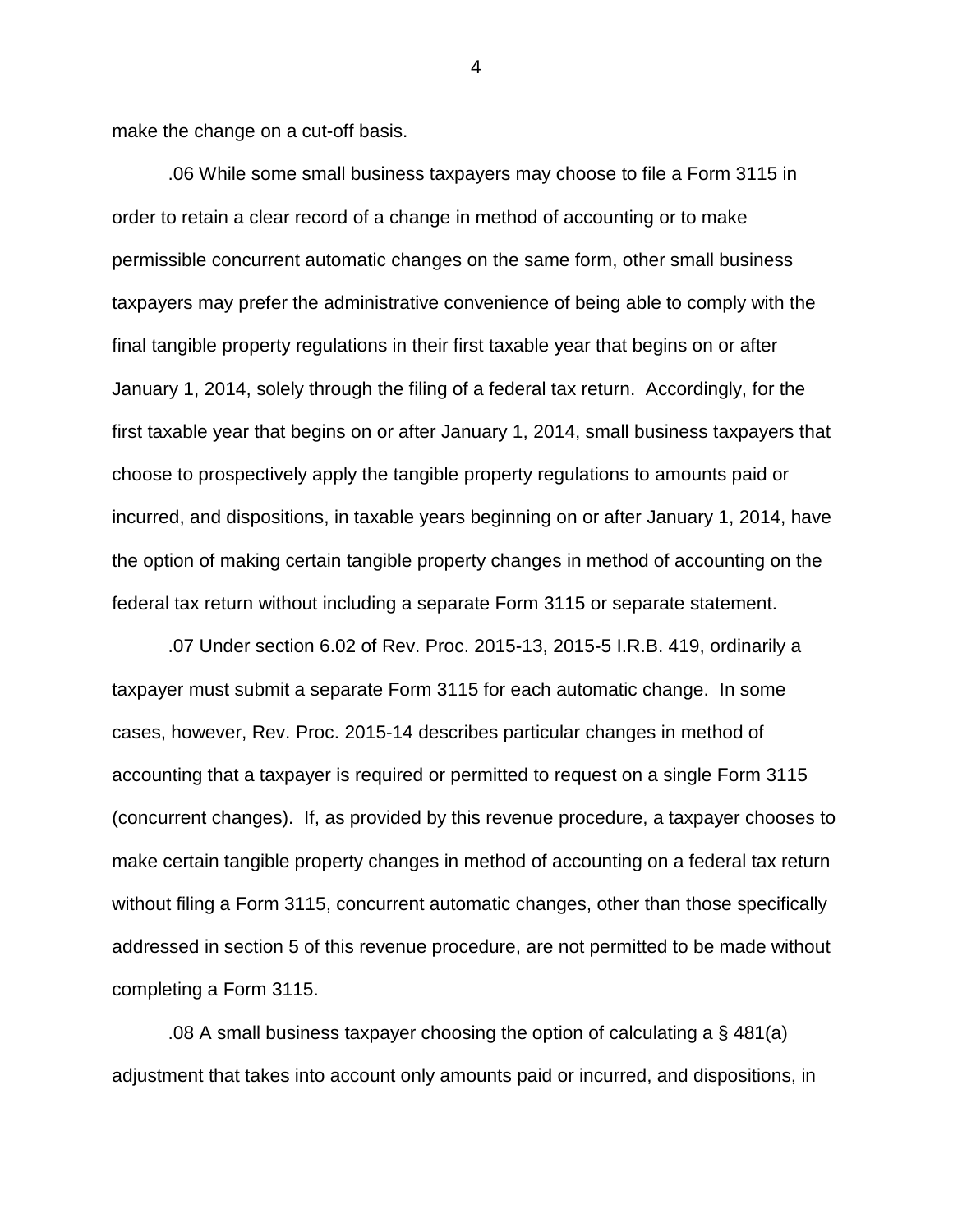taxable years beginning on or after January 1, 2014, does not receive audit protection under section 8.01 of Rev. Proc. 2015-13 (or any successor) for taxable years beginning prior to January 1, 2014.

.09 Section 5.02 of this revenue procedure provides small business taxpayers with the option of choosing to make a change to a tangible property method of accounting specified in Rev. Proc. 2015-14, section 10.11(3)(a), with a § 481(a) adjustment that does not take into account amounts paid or incurred in taxable years beginning before January 1, 2014. If a small business taxpayer chooses to make a § 481(a) adjustment that does not take into account amounts paid or incurred in taxable years beginning before January 1, 2014, then the taxpayer also must choose to make a § 481(a) adjustment that does not take into account dispositions in taxable years beginning before January 1, 2014, for certain changes made under sections 6.37, 6.38, and 6.39 of Rev. Proc. 2015-14. Because taxable years beginning before January 1, 2014, are not taken into account by a small business taxpayer choosing this option, audit protection as provided in section 8 of Rev. Proc. 2015-13 (or any successor) applies only to amounts subject to a change made under section 10.11(3)(a) of Rev. Proc. 2015-14 that are paid or incurred (and dispositions subject to a change made under sections 6.37, 6.38, and 6.39 of Rev. Proc. 2015-14) in taxable years beginning on or after January 1, 2014.

.10 Sections 5.03 through 5.05 of this revenue procedure provide a similar option for dispositions, permitting small business taxpayers to choose to make certain tangible property disposition changes with a § 481(a) adjustment that does not take into account dispositions in taxable years beginning before January 1, 2014. Specifically, sections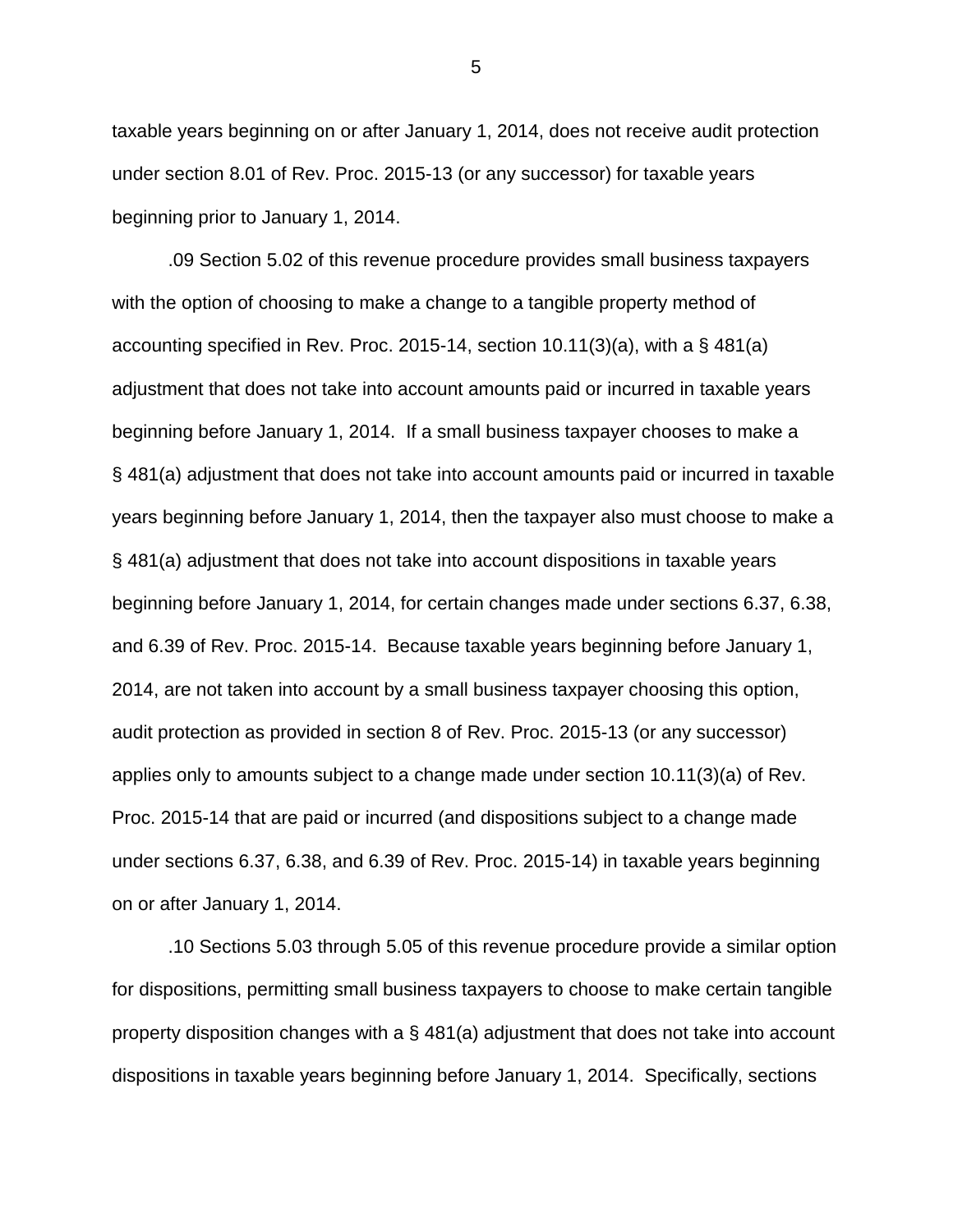5.03 through 5.05 of this revenue procedure modify sections 6.37, 6.38, and 6.39 of Rev. Proc. 2015-14 and provide that if a small business taxpayer chooses to make a § 481(a) adjustment that does not take into account dispositions in taxable years beginning before January 1, 2014, then the taxpayer must consistently apply this treatment to all dispositions (other than dispositions of assets in general asset accounts) covered by sections 6.37−6.39 of Rev. Proc. 2015-14. In addition, the taxpayer also must choose to make a § 481(a) adjustment that does not take into account amounts paid or incurred in taxable years beginning before January 1, 2014, for any change made under section 10.11(3)(a) of Rev. Proc. 2015-14. Further, because taxable years beginning before January 1, 2014, are not taken into account by a taxpayer choosing this option, audit protection as provided in section 8 of Rev. Proc. 2015-13 (or any successor) applies only to dispositions subject to a change made under sections 6.37, 6.38, and 6.39 of Rev. Proc. 2015-14 (and amounts subject to a change made under section 10.11(3)(a) of Rev. Proc. 2015-14 that are paid or incurred) in taxable years beginning on or after January 1, 2014.

.11 For a small business taxpayer that chooses to make a tangible property disposition change that only takes into account dispositions in 2014 and succeeding taxable years, it is unnecessary and inappropriate to permit a late partial disposition election, which would permit partial dispositions for taxable years beginning prior to January 1, 2014. Accordingly, section 5.06 of this revenue procedure provides that the late partial disposition election in section 6.33 of Rev. Proc. 2015-14 is inapplicable to a small business taxpayer that, under the provisions of this revenue procedure, changed to a method of accounting and calculated a § 481(a) adjustment that took into account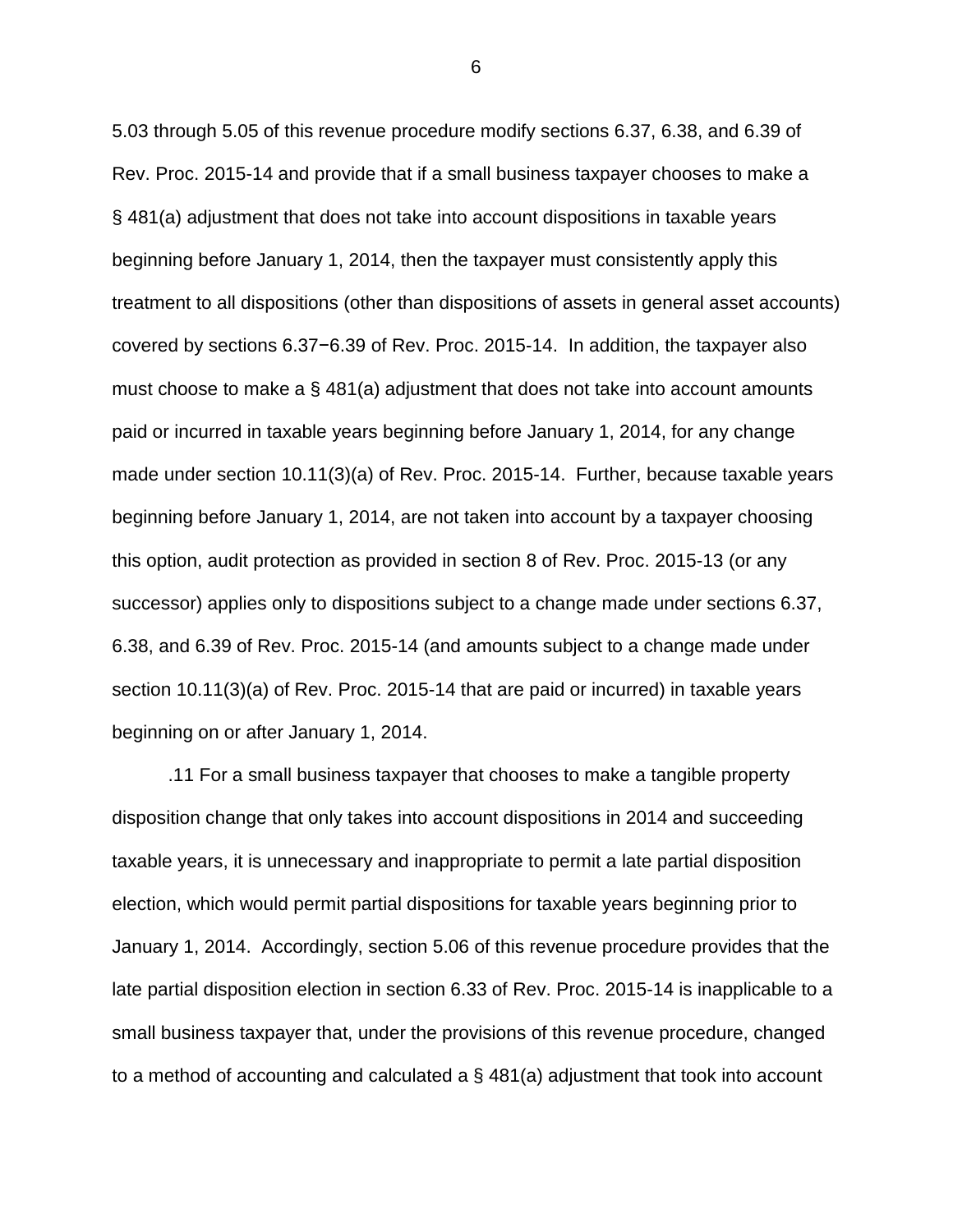only dispositions in taxable years beginning on or after January 1, 2014.

.12 Section 8 of this revenue procedure provides a transition rule for a taxpayer within the scope of this revenue procedure that has previously filed its federal tax return for its first taxable year beginning on or after January 1, 2014, permitting withdrawal of the filed Form 3115 through the filing of an amended return on or before the due date of the taxpayer's timely filed (including any extension) original federal income tax return for the requested year of change.

## SECTION 3. REQUEST FOR COMMENT ON DE MINIMIS SAFE HARBOR LIMIT

.01 Under § 1.263(a)-1(f)(3)(iv), an amount paid for property to which a taxpayer properly applies the de minimis safe harbor is not treated as a capital expenditure or material or supply and may be deducted under § 162, provided the amount otherwise constitutes an ordinary and necessary business expense. Under § 1.263(a)-  $1(f)(1)(ii)(D)$ , a taxpayer without an AFS may elect to apply the de minimis safe harbor if, among other things, the amount paid for the property subject to the de minimis safe harbor does not exceed \$500 per invoice (or per item as substantiated by the invoice) or other amount as identified in published guidance issued by the Treasury Department and the IRS.

.02 The de minimis safe harbor provided in the final tangible property regulations is intended as a new administrative convenience whereby taxpayers are permitted to deduct small dollar expenditures for the acquisition or production of new property or for the improvement of existing property, which otherwise must be capitalized under the Code. The de minimis safe harbor does not limit a taxpayer's ability to deduct otherwise deductible repair or maintenance costs that exceed the amount subject to the safe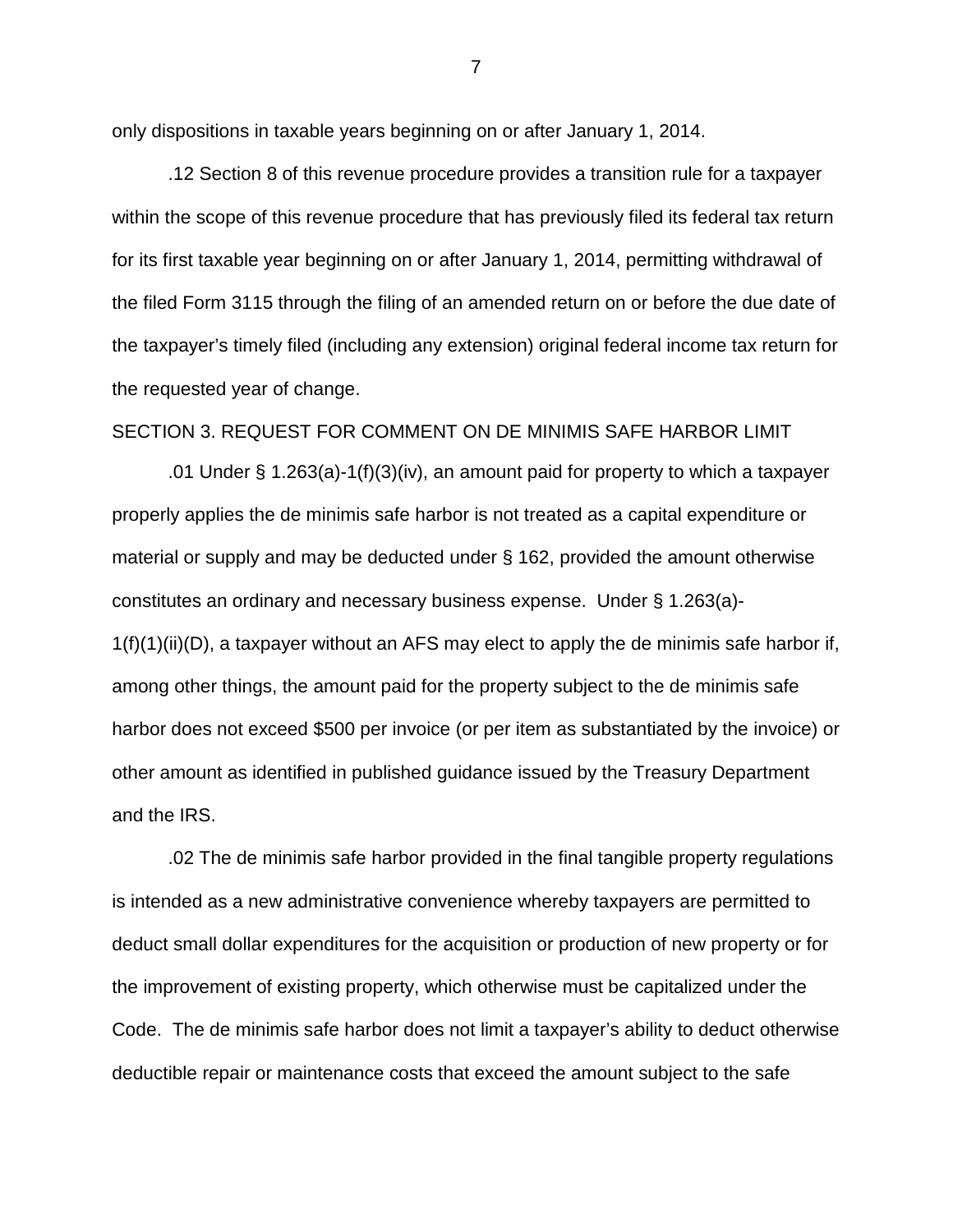harbor. The safe harbor merely establishes a minimum threshold below which all qualifying amounts are considered deductible. Consistent with longstanding law, a taxpayer may continue to deduct all otherwise deductible repair or maintenance costs, regardless of amount. In addition, the existence of the de minimis safe harbor does not mean that a taxpayer cannot establish a de minimis deduction threshold in excess of the safe harbor amount, provided the taxpayer can demonstrate that a higher threshold clearly reflects the taxpayer's income. In conjunction with section 179, which also allows small business taxpayers to immediately expense certain otherwise capital expenditures, the de minimis safe harbor provides significant tax simplification to small businesses.

.03 The Treasury Department and the IRS request written comments by April 21, 2015 on whether it is appropriate to increase the de minimis safe harbor limit provided in § 1.263(a)-1(f)(1)(ii)(D) for a taxpayer without an AFS to an amount greater than \$500, and, if so, what amount should be used and what is the justification for that amount. Comments should refer to Rev. Proc. 2015-20, and should be submitted to:

Internal Revenue Service Attn: CC:PA:LPD:PR (Rev. Proc. 2015-20), Room 5203 P. O. Box 7604 Ben Franklin Station Washington, DC 20044

Comments also may be hand delivered Monday through Friday between the hours of 8 am and 4 pm to CC:PA:LPD:PR (Rev. Proc. 2015-20) Courier's Desk, Internal Revenue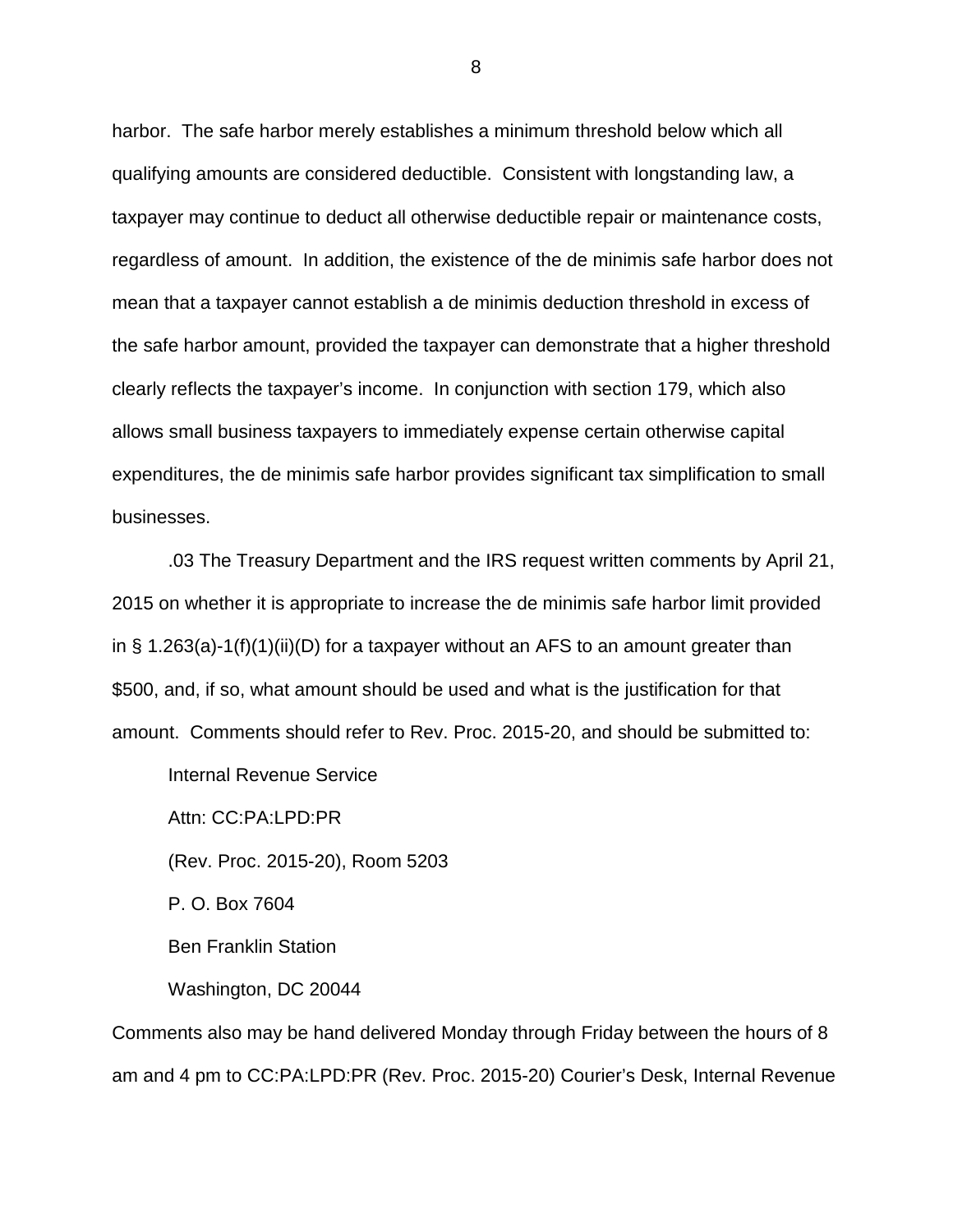Service, 1111 Constitution Avenue, N.W. Washington, D.C. Alternatively, comments may be submitted electronically directly to the IRS via the following e-mail address:

Notice.Comments@irscounsel.treas.gov.

Please include "Rev. Proc. 2015-20" in the subject line of any electronic communication. All comments will be available for public inspection and copying.

#### SECTION 4. SCOPE

.01 Applicability. This revenue procedure applies to a taxpayer with one or more separate and distinct trade(s) or business(es), within the meaning of § 1.446-1(d) that has--

(a) total assets of less than \$10 million as of the first day of the taxable year for which a change in method of accounting under the final tangible property regulations and corresponding procedures regarding related changes in method of accounting is effective; or

(b) average annual gross receipts of \$10 million or less for the prior three taxable years, as determined under § 1.263(a)-3(h)(3) (substituting "separate and distinct trade or business" for "taxpayer").

.02 Inapplicability. This revenue procedure does not apply to a taxpayer's separate and distinct trade or business if that trade or business does not meet one (or both) of the criteria in section 4.01(a) and (b) of this revenue procedure.

#### SECTION 5. PROCEDURE

.01 A taxpayer with a separate and distinct trade or business that meets the applicability requirements of section 4.01 of this revenue procedure ("taxpayer") may change a method of accounting for that trade or business to an accounting method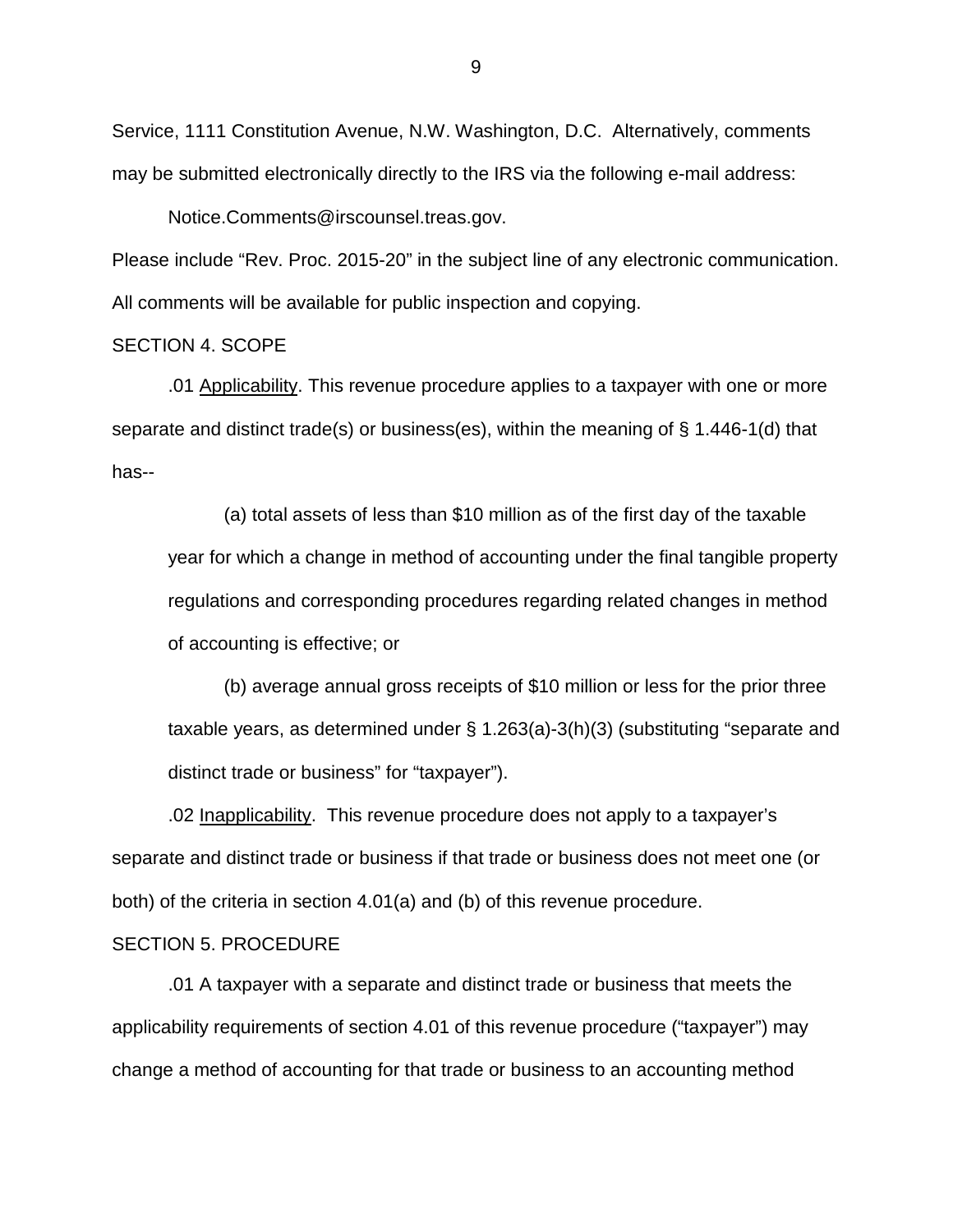described in section 6.37(3)(a)(iv), (a)(v), (a)(vii), (a)(viii), 6.38, 6.39, or 10.11(3)(a) of Rev. Proc. 2015-14, as modified by this revenue procedure, with an adjustment under section § 481(a) that takes into account only amounts paid or incurred, and dispositions, by that trade or business in taxable years beginning on or after January 1, 2014. If the taxpayer calculates the § 481(a) adjustment in such manner for that applicable trade or business, the requirement in section 6.03(1) of Rev. Proc. 2015-13 (or any successor) to complete and file a Form 3115 for the applicable trade or business is waived for the taxpayer's first taxable year beginning on or after January 1, 2014, for a change in method of accounting made under section  $6.37(3)(a)(iv)$ ,  $(a)(v)$ ,  $(a)(vii)$ ,  $(a)(viii)$ ,  $6.38$ , 6.39, or 10.11(3)(a) of Rev. Proc. 2015-14, as modified by this revenue procedure. Accordingly, the taxpayer is permitted to make these changes on its federal tax return for such taxable year without including a separate Form 3115 or separate statement for its applicable trades or businesses.

.02 Section 10.11 of Rev. Proc. 2015-14 is modified by adding a new paragraph  $(6)(b)(iii)$  to read as follows:

(iii) Small business exception. A taxpayer meeting the scope requirements of Rev. Proc. 2015-20, 2015-09 I.R.B. XX, and changing its method of accounting under this section 10.11(3)(a) may calculate a § 481(a) adjustment as of the first day of the taxpayer's year of change that takes into account only amounts paid or incurred in taxable years beginning on or after January 1, 2014. However, a taxpayer using this option must also calculate the § 481(a) adjustment as of the first day of the taxpayer's year of change that takes into account only dispositions in taxable years beginning on or after January 1, 2014,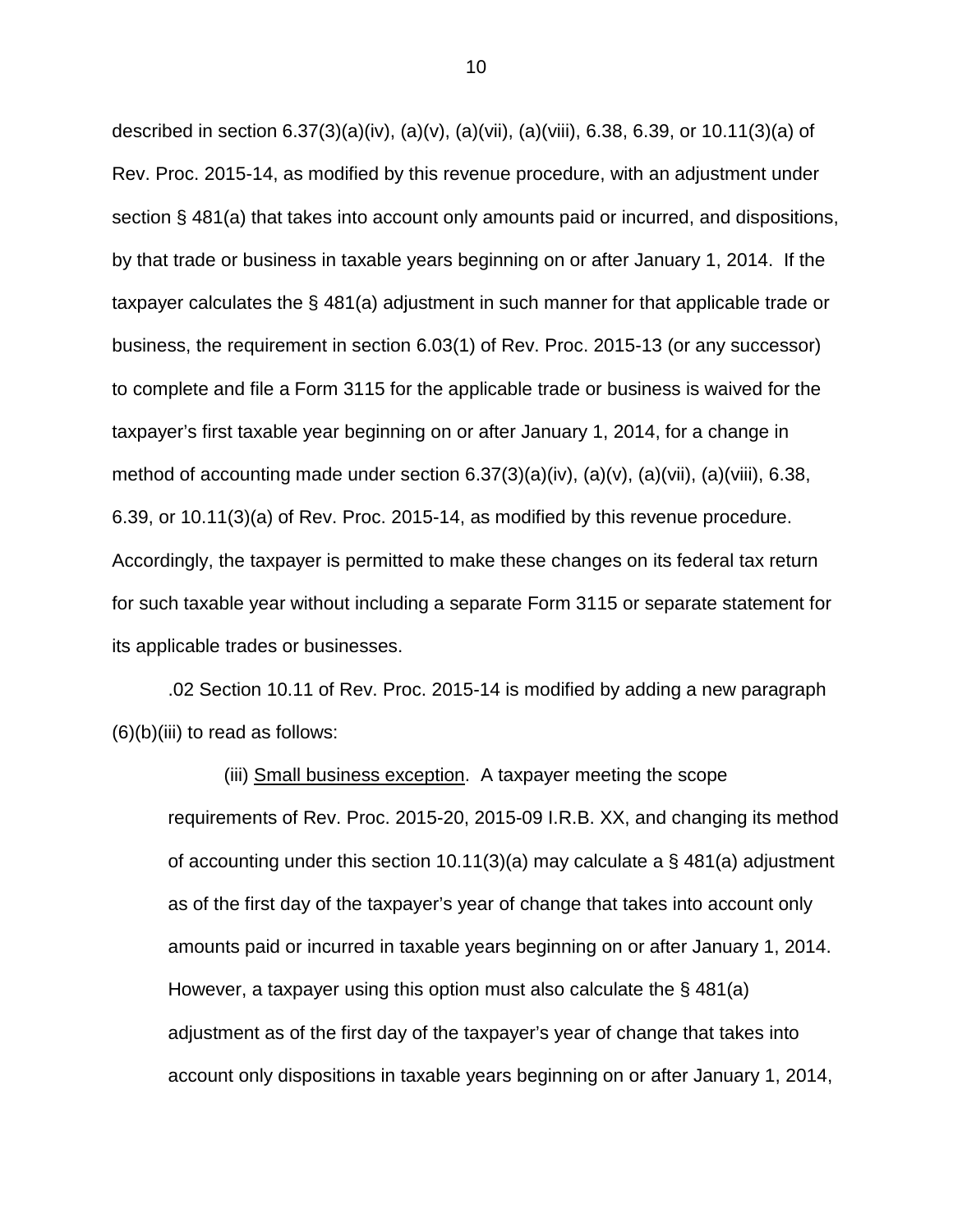for any change made under section  $6.37(3)(a)(iv)$ ,  $(a)(v)$ ,  $(a)(vii)$ , or  $(a)(viii)$ , section 6.38, or section 6.39 of this revenue procedure. In addition, a taxpayer calculating a  $\S$  481(a) adjustment under this paragraph  $(6)(b)(iii)$  that takes into account only amounts paid or incurred in taxable years beginning on or after January 1, 2014, does not receive audit protection under section 8.01 of Rev. Proc. 2015-13 for amounts subject to a change under this section 10.11(3)(a) that are paid or incurred in taxable years beginning before January 1, 2014. The requirement in section 6.03(1) of Rev. Proc. 2015-13 to complete and file a Form 3115 is waived for a taxpayer's first taxable year that begins on or after January 1, 2014, for a change in method of accounting made under this section 10.11(3)(a) if the taxpayer calculates a  $\S$  481(a) adjustment under this paragraph (6)(b)(iii) that takes into account only amounts paid or incurred in taxable years beginning on or after January 1, 2014.

.03 Section 6.37 of Rev. Proc. 2015-14 is modified by adding a new paragraph  $(4)(f)$ :

(f) A taxpayer meeting the scope requirements of Rev. Proc. 2015-20, I.R.B. 2015-09, and changing its method of accounting under this section 6.37(3)(a)(iv), (a)(v), (a)(vii), or (a)(viii) may calculate a  $\S$  481(a) adjustment as of the first day of the taxpayer's year of change that takes into account only dispositions in taxable years beginning on or after January 1, 2014. However, a taxpayer using this option must also use sections 6.38(7)(b) and 6.39(6)(b) of this revenue procedure to calculate a  $\S$  481(a) adjustment for any change made under section 6.38 or 6.39 of this revenue procedure and must use section 10.11(6)(b)(iii) of this revenue procedure to calculate a  $\S$  481(a)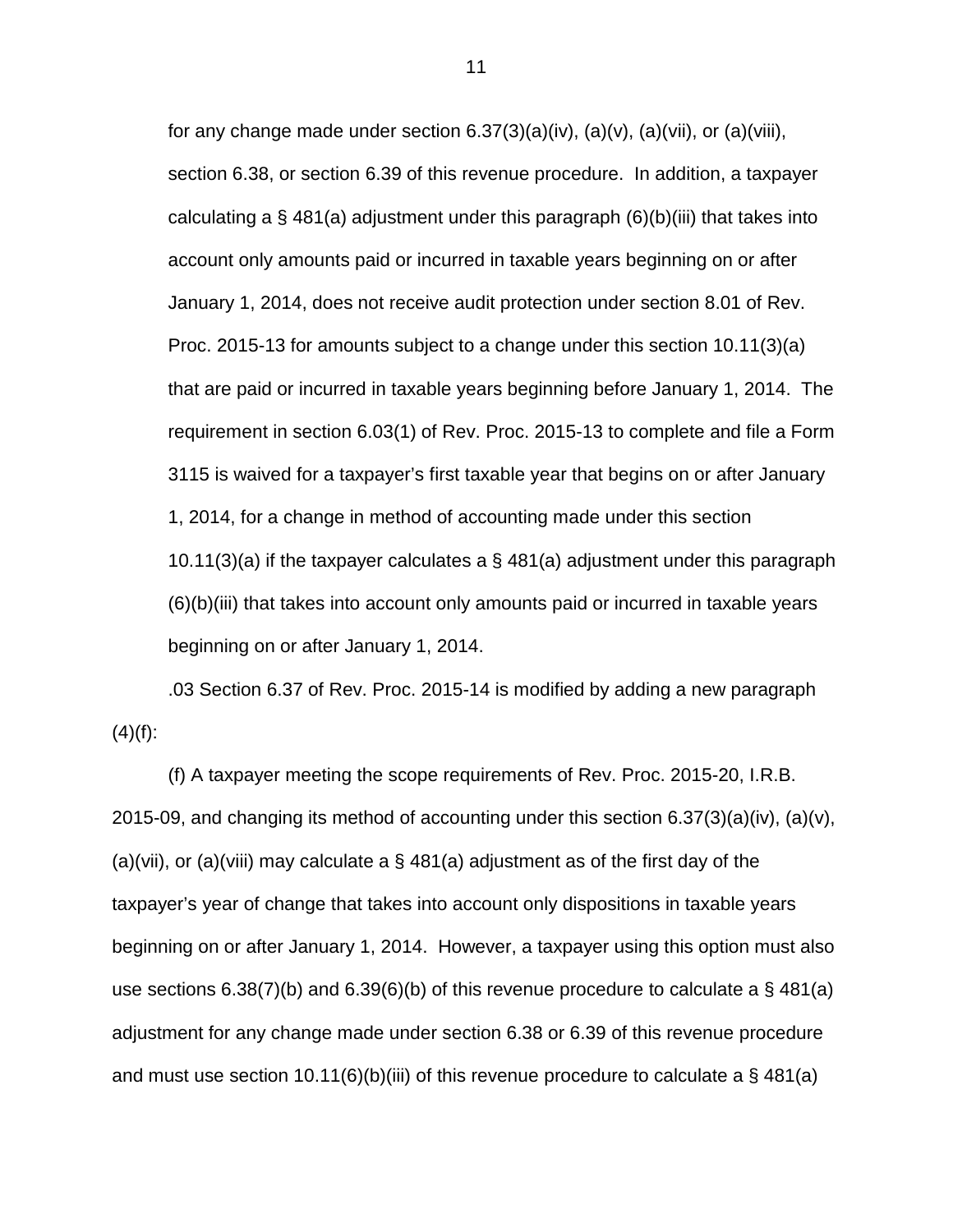adjustment for any change made under section 10.11(3)(a) of this revenue procedure. In addition, a taxpayer calculating a  $\S$  481(a) adjustment under this paragraph (4)(f) that takes into account only dispositions in taxable years beginning on or after January 1, 2014, does not receive audit protection under section 8.01 of Rev. Proc. 2015-13 (or any successor) for dispositions subject to a change under this section 6.37(3)(a)(iv),  $(a)(v)$ ,  $(a)(vii)$ , or  $(a)(viii)$  in taxable years beginning before January 1, 2014. The requirement in section 6.03(1) of Rev. Proc. 2015-13 (or any successor) to complete and file a Form 3115 is waived for a taxpayer's first taxable year that begins on or after January 1, 2014, for a change in method of accounting made under this section  $6.37(3)(a)(iv)$ ,  $(a)(v)$ ,  $(a)(vii)$ , or  $(a)(viii)$  if the taxpayer calculates a § 481(a) adjustment pursuant to this paragraph (4)(f) that takes into account only dispositions in taxable years beginning on or after January 1, 2014.

.04 Section 6.38 of Rev. Proc. 2015-14 is modified by replacing paragraph 7 (Section 481(a) adjustment) with the following:

(7) Section 481(a) adjustment.

(a) A taxpayer changing its method of accounting under this section 6.38 may use statistical sampling in determining the § 481(a) adjustment by following the guidance provided in Rev. Proc. 2011-42, 2011-37 I.R.B. 318.

(b) A taxpayer meeting the scope requirements of Rev. Proc. 2015-20, 2015-09 I.R.B. XX, and changing its method of accounting under this section 6.38 may calculate a § 481(a) adjustment as of the first day of the taxpayer's year of change that takes into account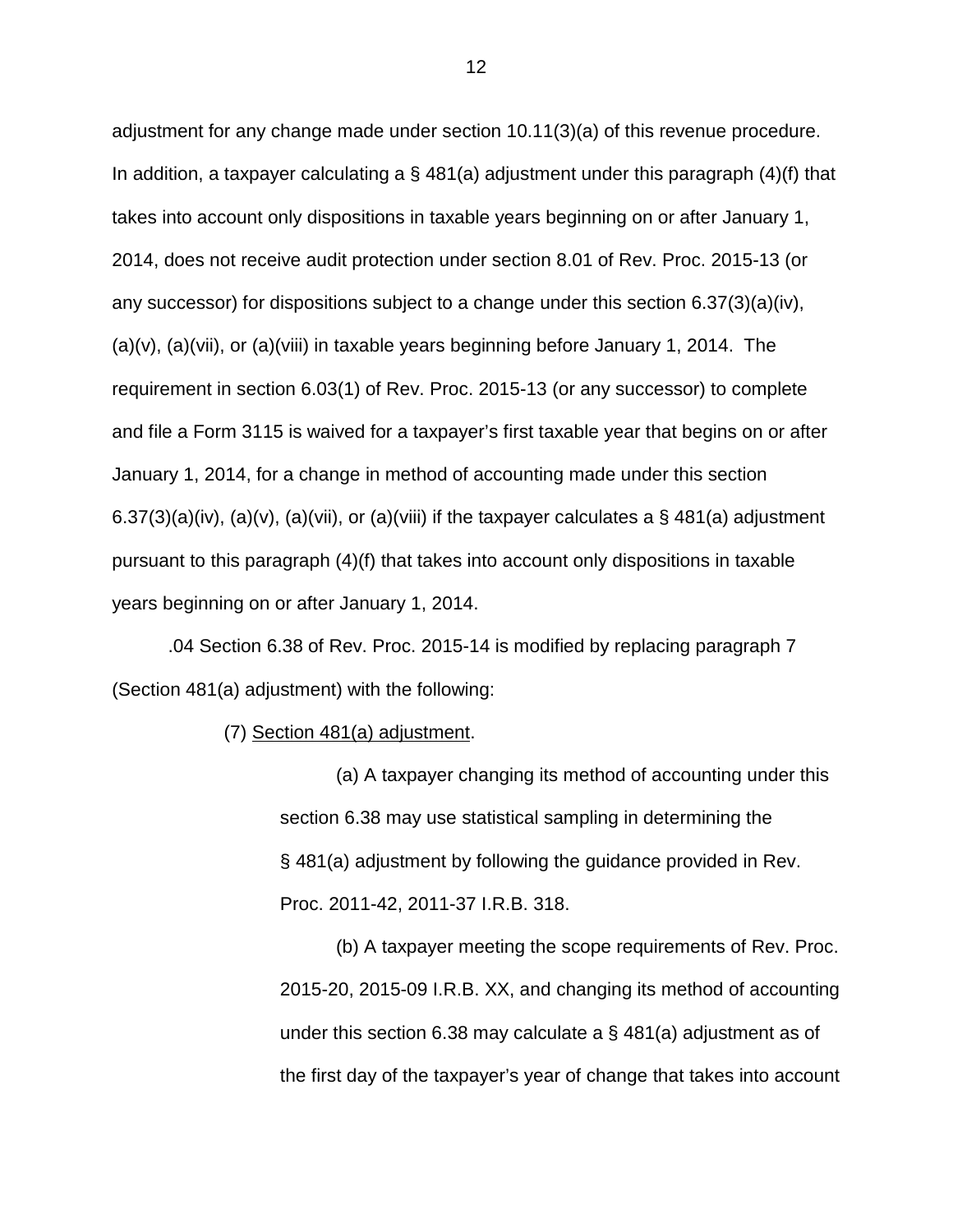only dispositions in taxable years beginning on or after January 1, 2014. However, a taxpayer using this option must also use sections 6.37(4)(f) and 6.39(6)(b) of this revenue procedure to calculate a § 481(a) adjustment for any change made under section 6.37(3)(a)(iv), (a)(v), (a)(vii), or (a)(viii) or section 6.39 of this revenue procedure and must use section 10.11(6)(b)(iii) of this revenue procedure to calculate a § 481(a) adjustment for any change made under section 10.11(3)(a) of this revenue procedure. In addition, a taxpayer calculating a  $\S$  481(a) adjustment under this paragraph (7)(b) that takes into account only dispositions in taxable years beginning on or after January 1, 2014, does not receive audit protection under section 8.01 of Rev. Proc. 2015-13 for dispositions subject to a change under this section 6.38 in taxable years beginning before January 1, 2014. The requirement in section 6.03(1) of Rev. Proc. 2015-13 to complete and file a Form 3115 is waived for a taxpayer's first taxable year that begins on or after January 1, 2014, for a change in method of accounting made under this section 6.38 if the taxpayer calculates a § 481(a) adjustment pursuant to this paragraph (7)(b) that takes into account only dispositions in taxable years beginning on or after January 1, 2014. .05 Section 6.39 of Rev. Proc. 2015-14 is modified by replacing paragraph 6

(Section 481(a) adjustment) with the following:

(6) Section 481(a) adjustment.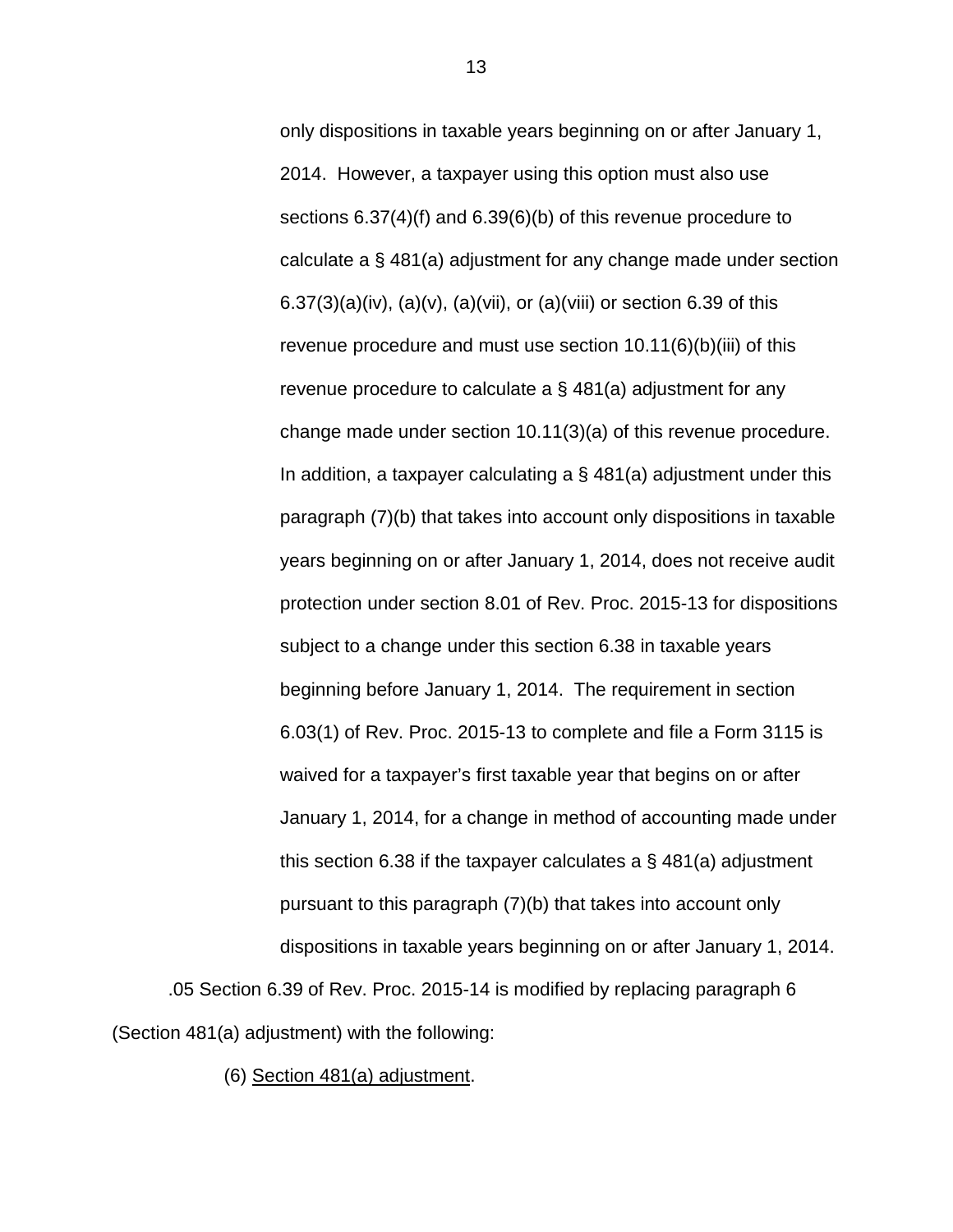(a) A taxpayer changing its method of accounting under this section 6.39 may use statistical sampling in determining the § 481(a) adjustment by following the guidance provided in Rev. Proc. 2011-42, 2011-37 I.R.B. 318.

(b) A taxpayer meeting the scope requirements of Rev. Proc. 2015-20, 2015-09 I.R.B. XX, and changing its method of accounting under this section 6.39 may calculate a § 481(a) adjustment as of the first day of the taxpayer's year of change that takes into account only dispositions in taxable years beginning on or after January 1, 2014. However, a taxpayer using this option also must use sections 6.37(4)(f) and 6.38(7)(b) of this revenue procedure to calculate a § 481(a) adjustment for any change made under section  $6.37(3)(a)(iv)$ ,  $(a)(v)$ ,  $(a)(vii)$ , or  $(a)(viii)$  or section 6.38 of this revenue procedure and must use section 10.11(6)(b)(iii) of this revenue procedure to calculate a § 481(a) adjustment for any change made under section 10.11(3)(a) of this revenue procedure. In addition, a taxpayer calculating a  $\S$  481(a) adjustment pursuant to this paragraph (6)(b) that takes into account only dispositions in taxable years beginning on or after January 1, 2014, does not receive audit protection under section 8.01 of Rev. Proc. 2015-13 for dispositions subject to a change under this section 6.39 in taxable years beginning prior to January 1, 2014. The requirement in section 6.03(1) of Rev. Proc. 2015-13 to complete and file a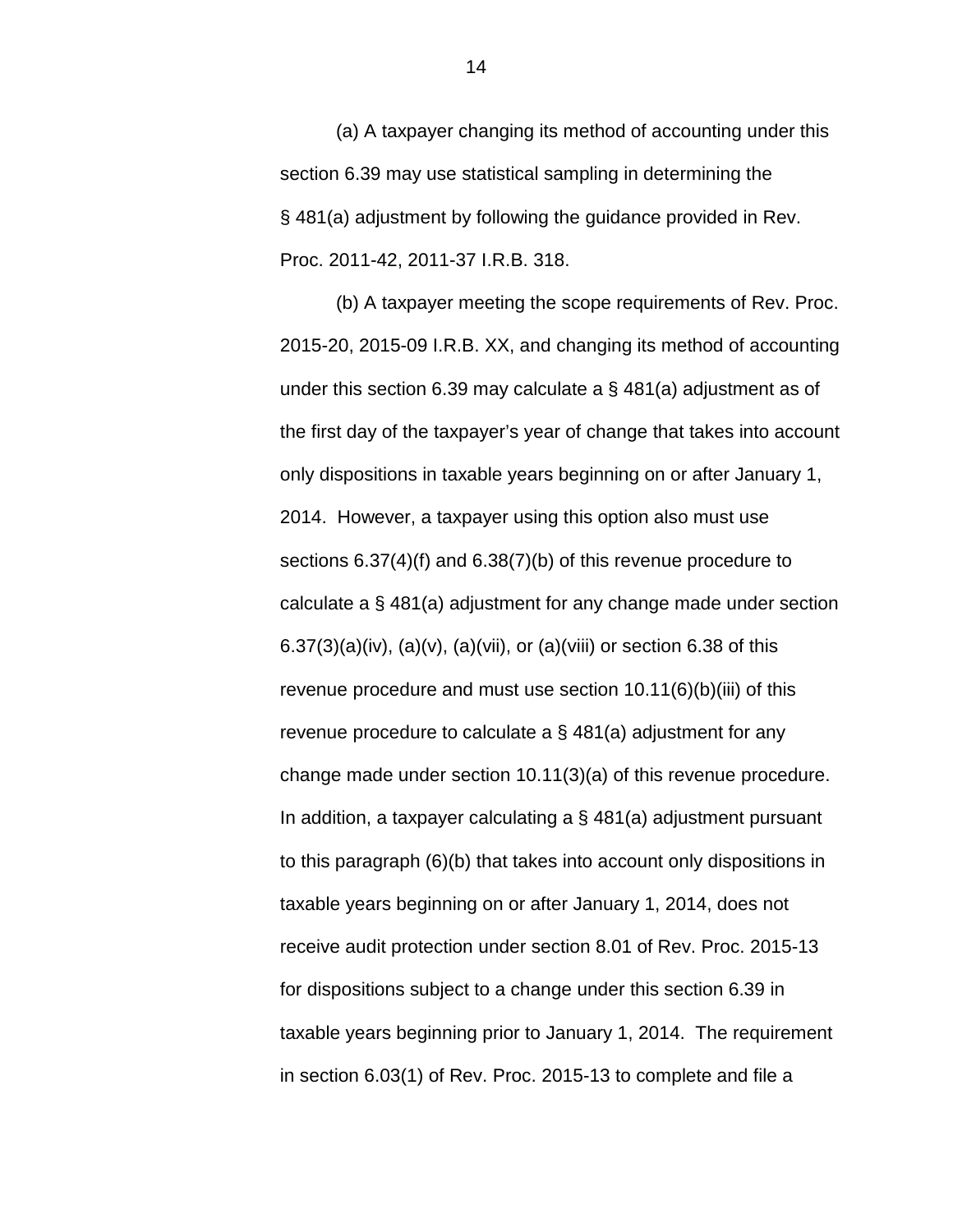Form 3115 is waived for a taxpayer's first taxable year that begins on or after January 1, 2014, for a change in method of accounting made under this section 6.39 if the taxpayer calculates a  $\S$  481(a) adjustment pursuant to this paragraph (6)(b) that takes into account only dispositions in taxable years beginning on or after January 1, 2014.

.06 Section 6.33(1)(b) of Rev. Proc. 2015-14 is modified by deleting "or" at the end of paragraph (iii), replacing "." with "; or" at the end of paragraph (iv), and adding new paragraphs (v) and (vi):

(v) A taxpayer within the scope requirements of Rev. Proc. 2015-20, 2015- 09 I.R.B. XX, and that calculated a  $\S$  481(a) adjustment as of the first day of the taxpayer's year of change that took into account only dispositions in taxable years beginning on or after January 1, 2014, for any change in method of accounting provided in section  $6.37(3)(a)(iv)$ ,  $(a)(v)$ ,  $(a)(vii)$ , or  $(a)(viii)$ , section 6.38, or section 6.39 of this revenue procedure; or

(vi) A taxpayer within the scope requirements of Rev. Proc. 2015-20, 2015-09 I.R.B. XX, and that calculated a § 481(a) adjustment as of the first day of the taxpayer's year of change that took into account only amounts paid or incurred in taxable years beginning on or after January 1, 2014, for any change of method of accounting provided in section 10.11(3)(a) of this revenue procedure.

SECTION 6. EFFECT ON OTHER DOCUMENTS

Revenue Procedure 2015-14 is modified.